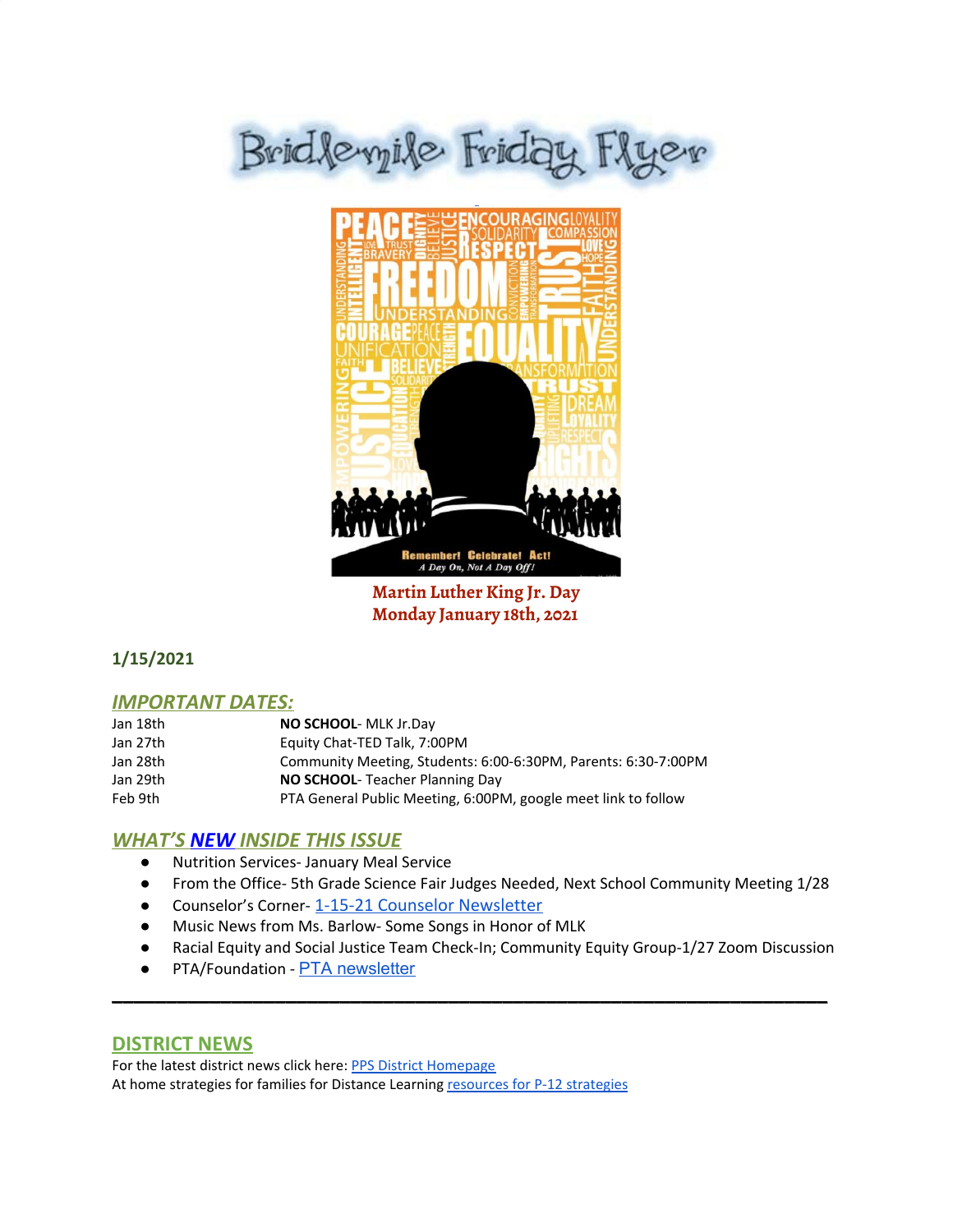## **From Nutrition Services**

#### **JANUARY MEAL SERVICES**

Due to Martin Luther King Jr.'s Day falling on a meal service day, the Nutrition Services department will be providing extra meals on Friday, January 15 and Wednesday, January 20 in order to continue to cover meals for all 7 days. On Friday, January 29 (a teacher planning day), meal services will continue as scheduled.

For PPS families not near a meal pickup location or who need assistance accessing meals and would like to request home meal delivery, please contact nutritionservices@pps.net with:

- Family name
- Address (where meals should be delivered)
- Contact phone number
- Number of children in the household
- School(s) attended

Please feel free to visit our [website](https://www.pps.net/nutrition) or contact us at nutritionservices@pps.net with any questions.

#### **FOOD AND NUTRITION BENEFITS THROUGH FEDERAL RELIEF**

Nutrition Services wanted to share this information from Partners for Hunger Free Oregon to help explain some of the new and upcoming food and nutrition benefits that will come via the federal relief package.

The federal economic relief package passed late last month included **a temporary increase of approximately 15% in SNAP benefits**. These benefits **are planned to be distributed this month in Oregon**. To see the details please read this news [release](https://www.oregon.gov/dhs/DHSNEWS/NewsReleases/20210107_PressRelease_EA_SNAP.pdf).

SNAP Emergency Allotments will continue for January as well, meaning families will still receive their maximum household allotment of SNAP benefits. Please see these [FAQs](https://www.oregon.gov/dhs/ASSISTANCE/FOOD-BENEFITS/Pages/SNAP-FAQs.aspx) for more information and feel free to share the news with partners and clients.

Please click [here](https://docs.google.com/document/d/10SyfeaZL38qJRKC9-lco6WbmyW-LrLhOqmdWQfr88hc/edit) for more information.

## **FROM THE OFFICE**

#### **Looking for 5th Grade Science Fair Judges!**

Each year our 5th grade students work collaboratively with their teachers and community partner, Dr. Larry Sherman, on Science Fair projects to submit for competition. We are asking for parent volunteers to help judge the projects.

Students will submit their science projects on January 21st and Dr. Sherman will email all the presentations to our volunteer judges. Judges will then have three days to review the projects. Dr. Sherman will then set up a Zoom meeting with our judges to pick the winners.

If you are interested, please contact one of the 5th grade teachers:

Ms. Sumner [vsumner@pps.net](mailto:vsumner@pps.net) Mr. Black [tblack@pps.net](mailto:tblack@pps.net)

Mr Beebe [abeebe@pps.net](mailto:abeebe@pps.net)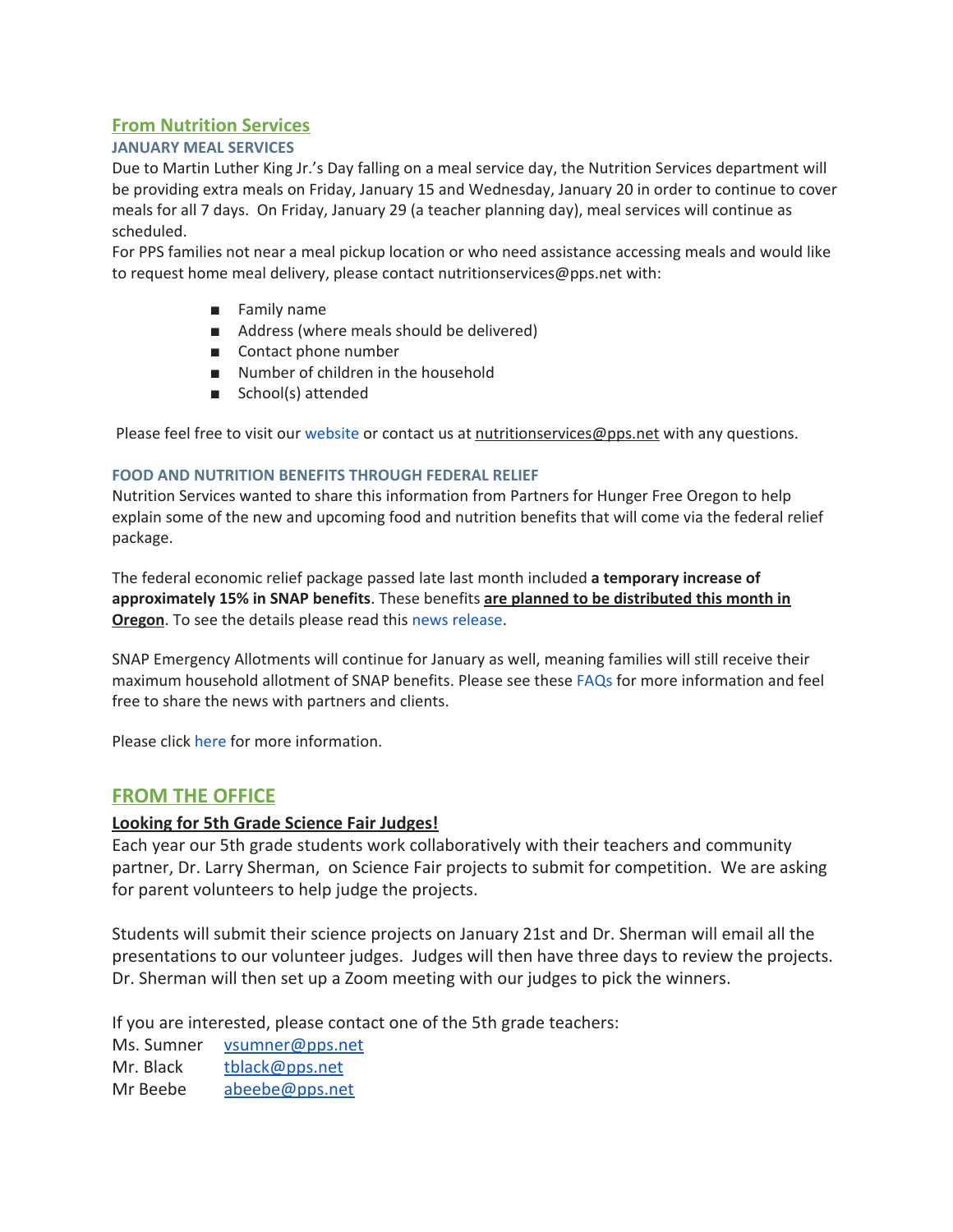Upcoming Community Meeting- Mark your calendars! This month's Community Meeting is scheduled for Jan 28th (a little later in the month to adjust for the return from the break and MLK Jr. holiday). Our meeting will follow the same format as our last. Students will meet at 6 PM and parents will meet at 6:30 PM. Meeting link and meeting agenda to come in next week's Friday Flyer!

## **COUNSELORS CORNER**

This week's counselor Newsletter: [1-15-21 Counselor Newsletter](https://docs.google.com/document/d/1xX-U0Ogm19Kn8dUd_AmgP0JpyaTE-2VRit0unoWRdeM/edit?usp=sharing)

## **MUSIC NEWS FROM MS. BARLOW**

Happy Martin Luther King Jr. Birthday Weekend! Here are some songs to honor MLK:

Lift Every Voice and Sing: <https://video.link/w/NNVFb> We Shall Overcome: <https://video.link/w/QIVFb> Sing About Martin: <https://video.link/w/8WcDb> Louis Armstrong: We Shall Overcome with Lyrics: <https://video.link/w/gQVFb> This Little Light of Mine! <https://video.link/w/8WVFb>

## **LIBRARY NEWS FROM MS. DAHINDEN**

**BOOK RETURN TIMES:** On school days: Wednesdays 12 noon to 3 pm, Thursdays and Fridays 8:30 to 3:00 pm.

**BOOK CHECK OUT:** Use the link below to request library books. Please be logged into your student's PPS account before trying to access the link. [Library Book Check-Out Request Form](https://docs.google.com/forms/d/1xEGdx-amzrGt6XojZPw1T7-69WS4khrku0Vd_1MJj1g/edit)

## **SCHOOL RACIAL EQUITY AND SOCIAL JUSTICE TEAM CHECK-IN**

## **CONVERSATION STARTERS-**

Dr. Martin Luther King's birthday is this Friday and celebrated on Monday. It can be hard to know how to talk about his legacy in a way that does justice to his evolving beliefs and honors its relevance to current times.

Here is an excerpt from a Scholastic article, **["Kids Are Missing a Crucial Piece of History": How](https://www.scholastic.com/parents/family-life/parent-child/teaching-kids-about-martin-luther-king-jr.html) [to Talk About Martin Luther King Jr. With Your Children](https://www.scholastic.com/parents/family-life/parent-child/teaching-kids-about-martin-luther-king-jr.html)** that may help families with these conversations.

"Helping our children remember Dr. King's legacy — and, as Burke points out, the critical role teens and young adults played in the Civil Rights Movement — also assists us parents in shining a light on what's right and good about the centerpiece of his tenets: that we treat our fellow man equally, judge people "by the content of their character, not the color of their skin," and have enough decency and respect for ourselves to lift our voices and seek what we think is rightfully ours without resorting to violence to get it."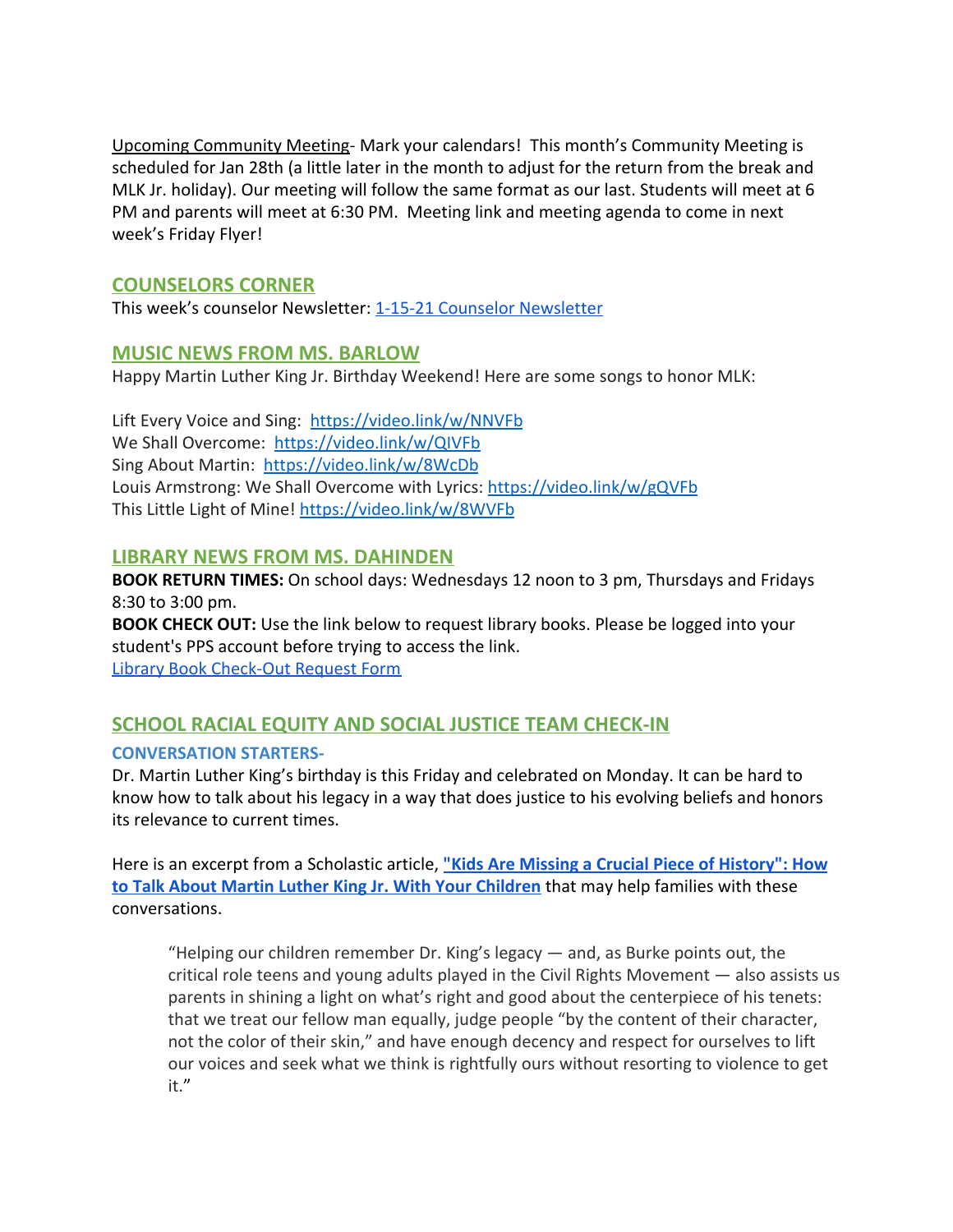#### **COMMUNITY ACTION**

Here are some quotes from Dr. King to inspire your community action in honor of him over this three day weekend. Send us a picture of your community service (jcovingtonbrehm@pps.net)!

"Everybody can be great because everybody can serve."

"Life's most persistent and urgent question is: 'What are you doing for others?'"

#### **Service-Learning Activities during COVID**

- Clean or repair books for The Children's Book Bank at home.
- Send a letter or drawing to, or call a neighbor, friend, or family member who may not be able to interact with many people due to COVID.
- Read or watch a movie about civic leaders.
- **●** For more volunteer opportunities: **[Hands On Greater Portland](https://www.handsonportland.org/)**

#### **PPS HATE SPEECH RESPONSE FORM**

**To ensure a learning environment of safety, security and belonging for every student, PPS does not tolerate hate speech nor acts of discrimination. If you experience or witness hate speech, please fill out this [Hate Speech Response Form.](https://docs.google.com/forms/d/e/1FAIpQLScBgOKMOV-xv4yfPk9DnciUMqkQ7E_Us3JaXcTf_lUIUmWnoA/viewform)**

**Bridlemile Community Equity Group-** Upcoming Event Equity Chat - How to Overcome Our Biases Wednesday Jan. 27 at 7 p.m.

Join members of Bridlemile's Community Equity Team for a conversation about unconscious bias and racial justice.

We'll use Verna Myers excellent TEDx talk as a jumping off point. If you can, please watch ([https://www.ted.com/talks/verna\\_myers\\_how\\_to\\_overcome\\_our\\_biases\\_walk\\_boldly\\_towar](https://www.ted.com/talks/verna_myers_how_to_overcome_our_biases_walk_boldly_toward_them) d them) before the chat. Approximately 18 minutes.

Come to the chat with thoughts, questions, insights and observations. We'll talk about the TED Talk in an open, safe and brave environment. All welcome.

This is the first in a series of short community conversations designed to challenge, awaken and uplift the Bridlemile community as we work together on anti-racism in our school.

**PTA/FOUNDATION NEWS** PTA [newsletter](https://docs.google.com/document/d/e/2PACX-1vQlZCPHtKxqO7qpJwiwgoeaZ1ERHVLgg6z0JNYJMTulwn7xlOVY_X2I1ZV9nntsGHP57LEZ_uSufaFj/pub)